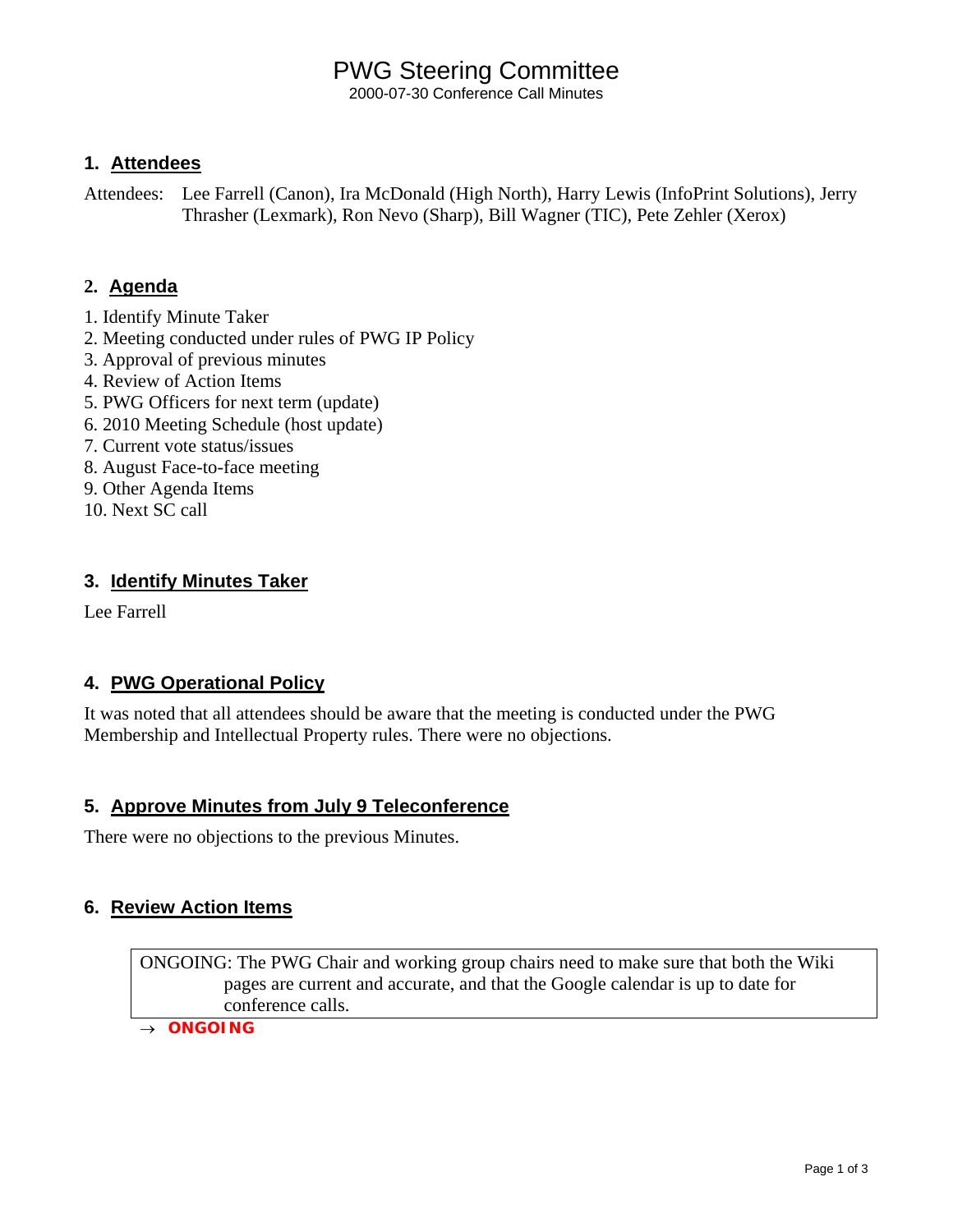## PWG Steering Committee

2000-07-30 Conference Call Minutes

ACTION: WG Chairs will link Working Group Minutes to the PWG WG web page (see the MFD group example at <http://www.pwg.org/mfd/index.html>.)

→ *OPEN*

ACTION: The PWG has several approved Candidate Standards related to IPP for which there are no IANA registered elements. Harry Lewis and Ira McDonald will draft an IANA considerations document for items that need to be registered with IANA for review by the SC.

→ *OPEN – both Harry and Ira are resource constrained* 

- → *IPPv2 raises priority. PWG standard mandatory operations must be registered with IANA.*
- → *IANA converting registries to XML. This may cause further effort (i.e. delay.)*

ACTION: Ira will develop examples showing use of Printer MIB Interpreter Language TC and MIME types for use in 1284ID strings.

→ *OPEN* 

ACTION: Rick Landau will make appropriate Website and Wiki changes that will indicate the PDM working group has moved to "inactive" status.

→ *The Website has been updated, but the Wiki pages still need to be changed.* 

→ *OPEN*

ACTION: Jerry will start the negotiation process with ISTO for a reduced monthly support fee for a PWG "hibernation" mode.

→ *OPEN*

ACTION: Lee will send a note to Nancy Chen encouraging her to volunteer for Secretary. → *CLOSED*

ACTION: Jerry will send out a general request for additional meeting hosts for 2010.

→ *CLOSED*

ACTION: Jerry will post a draft meeting schedule for the August meeting.

→ *CLOSED*

## **7. PWG Officers for next term (update)**

We still need volunteers for the positions of Secretary and Vice Chair for the 2010-11. Otherwise, PWG hibernation will occur.

## **8. 2010 Meeting Schedule (host update)**

Jerry noted that the first two weeks in October are bad in Lexington for hotel room availability. If Lexmark will host in October, we will need to consider shifting the meeting dates.